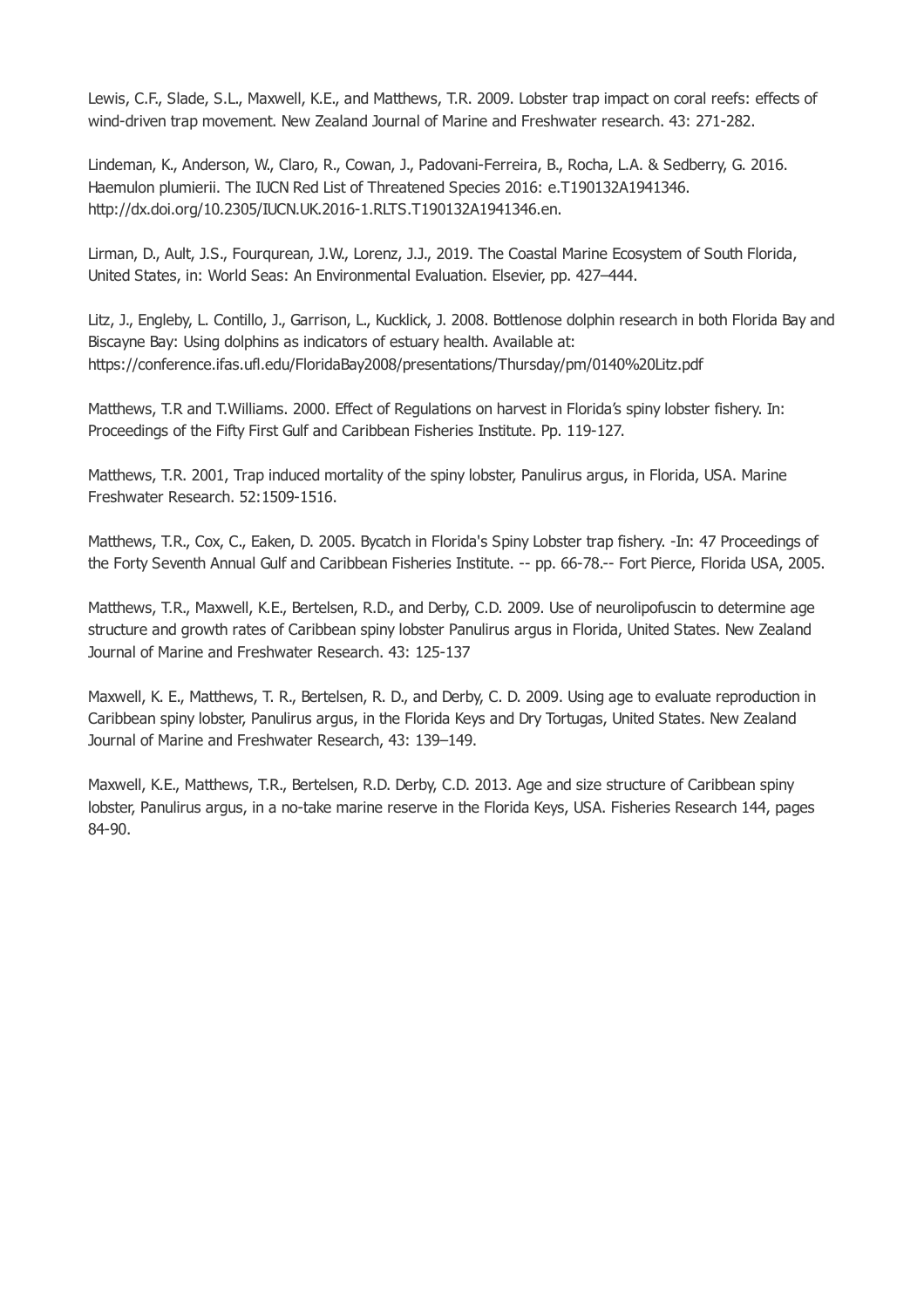https://www.nps.gov/bisc/planyourvisit/biscayne-bay-card-sound-lobster-sanctuary.htm. [Accessed 30 August 2018]

National Park Service 2017b. Explore a 19th Century Fort and Snorkel Crystal Clear Water with Incredible Marine Life. Available at: https://www.nps.gov/drto/index.htm [Accessed on 30th August 2018]

NMFS. 2009. Endangered Species Act – Section 7 Consultation on the continued authorization of fishing under the Fishery Management Plan (FMP) for Spiny Lobster in the South Atlantic and Gulf of Mexico. Biological Opinion, August 2009.

NMFS. 2012a. NOAA Fisheries Service Seeks Public Comment on Amendment 11 for Spiny Lobster in the Gulf of Mexico and South Atlantic Comment Period Ends June 26, 2012. Southeast Fishery Bulletin. 27 April 2012. FB12- 030.

NMFS. 2017. TABLE 1. A SUMMARY (including footnotes) OF ATLANTIC MARINE MAMMAL STOCK ASSESSMENT REPORTS FOR STOCKS OF MARINE MAMMALS UNDER NMFS AUTHORITY THAT OCCUPY WATERS UNDER USA JURISDICTION. Available at: http://www.nmfs.noaa.gov/pr/sars/pdf/2016\_atlantic\_sars\_summary\_table.pdf

MFS, 2017. Summary of Stock Status for FSSI Stocks - 4th Quarter 2017 Update.

NMFS 2017b. North Atlantic Right Whale (Eubalaena glacialis) 5-Year Review: Summary and Evaluation. Gloucester, Massachusetts.

NMFS 2018a. Testing traps to target lionfish in the Gulf of Mexico and South Atlantic, including within the florida keys national marine sanctuary: final programmatic environmental assessment. St. Petersburg, FL. Available at: http://sero.nmfs.noaa.gov/sustainable\_fisheries/gulf\_fisheries/LOA\_and\_EFP/2018/Lionfish/PDF/lionfish\_pea.pdf

NOAA. 2011a. ENVIRONMENTAL ASSESSMENT, REGULATORY IMPACT REVIEW, AND REGULATORY FLEXIBILITY ACT ANALYSIS TO REPEAL THE FISHERY MANAGEMENT PLAN FOR THE STONE CRAB FISHERY OF THE GULF OF MEXICO.

NOAA. 2012a. ATLANTIC LARGE WHALE TAKE REDUCTION PLAN MONITORING STRATEGY: Monitoring Effectiveness of and Regulatory Compliance with the Atlantic Large Whale Take Reduction Plan. NOAA Fisheries Service, Northeast Region. Available at:

https://www.greateratlantic.fisheries.noaa.gov/protected/whaletrp/docs/5a\_alwtrp\_monitoring\_strategy.pdf

NOAA. 2017a. Common Bottlenose Dolphin. Available at: https://www.fisheries.noaa.gov/species/commonbottlenose-dolphin. [Accessed on 21.11.17]

NOAA, 2017b. Bycatch Reduction Engineering Program (BREP) Abstracts. 2017. Available at: http://www.nmfs.noaa.gov/sfa/fisheries\_eco/bycatch/docs/2017\_brep\_abstracts.pdf

NOAA. 2018a. List of Fisheries Summary Tables. Available at: https://www.fisheries.noaa.gov/national/marinemammal-protection/list-fisheries-summary-tables [Accessed 5th June 2018]

Palazon-Fernandez, J. 2007. Reproduction of the white grunt, Haemulon plumieri (Lacépede, 1802) (Pisces: Haemulidae) from Margarita Island, Venezuela. SCIENTIA MARINA. 71 (3). pp. 429-440.

Pollock, D.E. 1995. Evolution of Life-history patterns in three genera of spiny lobsters. Bulletin of Marine Science. 57(2): 516-526.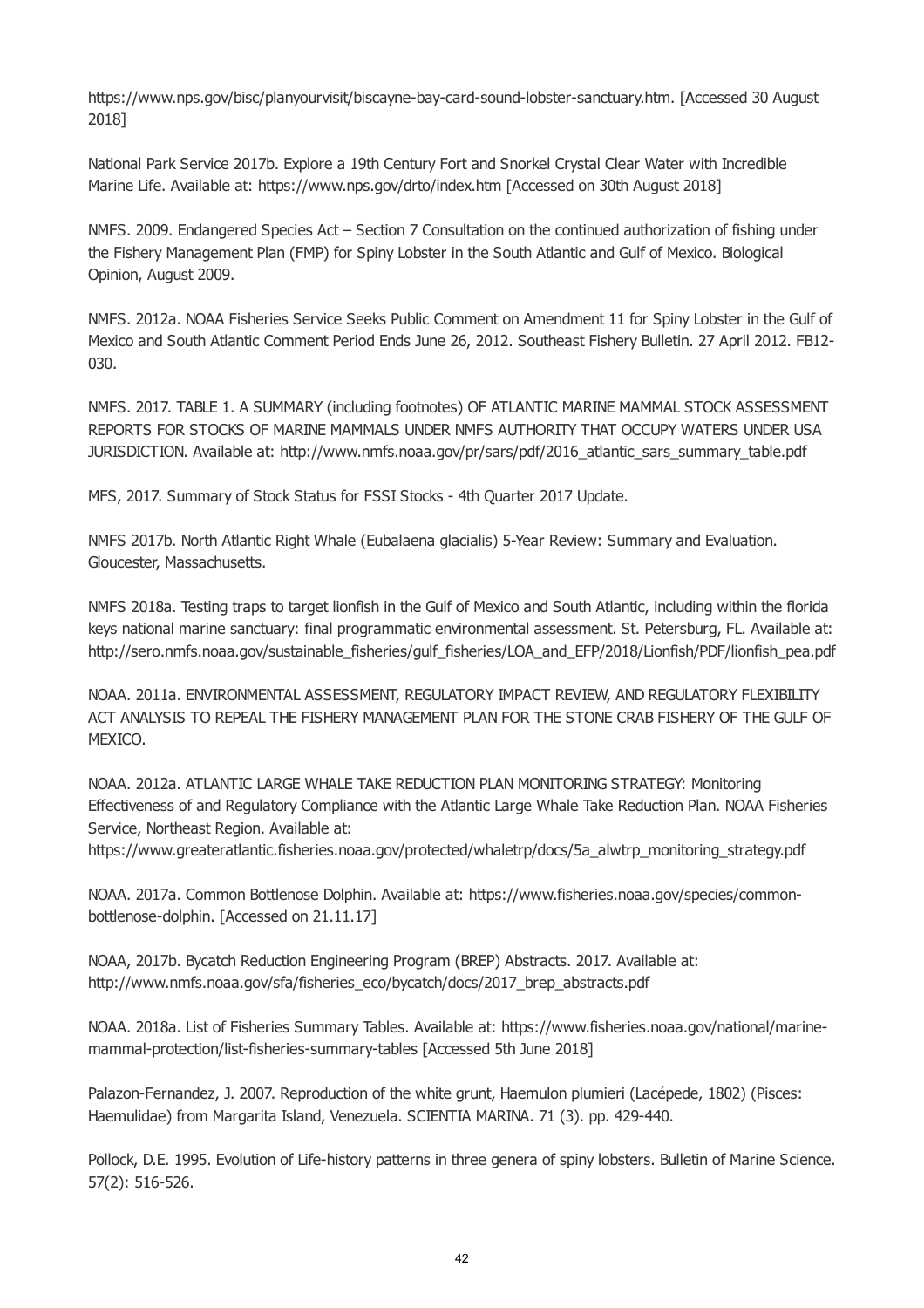Potts, J. C. 2000. Population assessment of two stocks of white grunt, Haemulon plumieri, from the southeastern coast of the United States. NOAA Tech. Mem. NMFS-SEFSC-442. US National Oceanic and Atmospheric Administration.

SAFMC 2016b. EVALUATION OF BLACK SEA BASS POT GEAR CLOSURE ALTERNATIVES IN SOUTH ATLANTIC SNAPPER-GROUPER REGULATORY AMENDMENT 16. SERO-LAPP-2014-09. St. Petersburg, Florida. Avalable at: http://cdn1.safmc.net/wp-content/uploads/2016/11/28101832/A4q\_RevisedSEROReg16BSBAnalyses\_web.pdf

SAFMC 2016a. Scientific and Statistical Committee Meeting Report Nov 21, 2016. Version final December 2, 2016. Available at:

http://safmc.net/download/BriefingBook\_12\_2016/TAB%2018%20Late%20Materials/SSC\_Nov16\_Spiny\_Lobster

SAFMC 2018a. Spiny Lobster Regulations. Available at: https://safmc.net/regulations/regulations-byspecies/spiny-lobster/. [Accessed 02 July 2018]

SEDAR. 2005. Stock assessment report of SEDAR 8 Southeastern US Spiny Lobster, SEDAR8 Assessment Report 3. Charleston, SC. 319 pages.

SEDAR. 2010. SEDAR 8 Update Spiny Lobster Stock Assessment 2010 (2010 Update Assessment). GMFMC/SAFMC/SEDAR Update Assessment Workshop, November 18-19, 2010. Key West, Florida. 129 pages.

SEDAR, 2018a. SEDAR 57 U.S. Caribbean Spiny Lobster Schedule of Events. May 2018. Available at: http://sedarweb.org/docs/supp/S57\_Schedule\_Take2\_FINAL\_v2.pdf.

Seudeal, N. 2013. "Panulirus argus", Animal Diversity Web. Available at: http://animaldiversity.org/accounts/Panulirus\_argus/. [Accessed September 10, 2016].

Shester, G.G. and F. Micheli. 2011. Conservation challenges for small-scale fisheries: Bycatch and habitat impacts of traps and gillnets. Biological Conservation 144: 1673-1681.

State of Florida Department of Environmental Protection. 2018. John Pennekamp Coral Reef State Park Approved Management Plan 2004.

Truelove, N., Ley-Cooper, K., Segura-Garcíab, R. Briones-Fourzánd, P., Lozano-Álvarezd, E., Phillips B.F., Box, S.J., Preziosia, R.F., 2015b. No Genetic analysis reveals temporal population structure in Caribbean spiny lobster (Panulirus argus) within marine protected areas in Mexico. Fisheries Research, 172, pP.44–49. Available at: http://www.sciencedirect.com/science/article/pii/S0165783615001794.

Truelove, N.K., Griffiths, S., Ley-cooper, K., Azueta, J., Majil, I., Box, S.J., Behringer, D.C.,Butler, M.J., Preziosi, R.F., 2015a. Genetic evidence from the spiny lobster fishery supports international cooperation among Central American marine protected areas. Conservation Genetics, 16(2), pP.347–358. Available at: http://link.springer.com/article/10.1007/s10592-014-0662-4.

Truelove, N.K., Kough, A.S., Behringer, D.C., Paris, C.B., Box, S.J., Preziosi, R.F., Butler, M.J., 2017. Biophysical connectivity explains population genetic structure in a highly dispersive marine species. Coral Reefs 36, 233– 244. https://doi.org/10.1007/s00338-016-1516-y

U.S. Department of the Interior Fish and Wildlife Service. 2008. Merritt Island National Wildlife Refuge Comprehensive Conservation Plan. Southeast Region. Atlanta, Georgia.

Uhrin, A. V., Fonseca, M. S.and G. P. DiDomenico. 2005. Effect of Caribbean spiny lobster traps on seagrass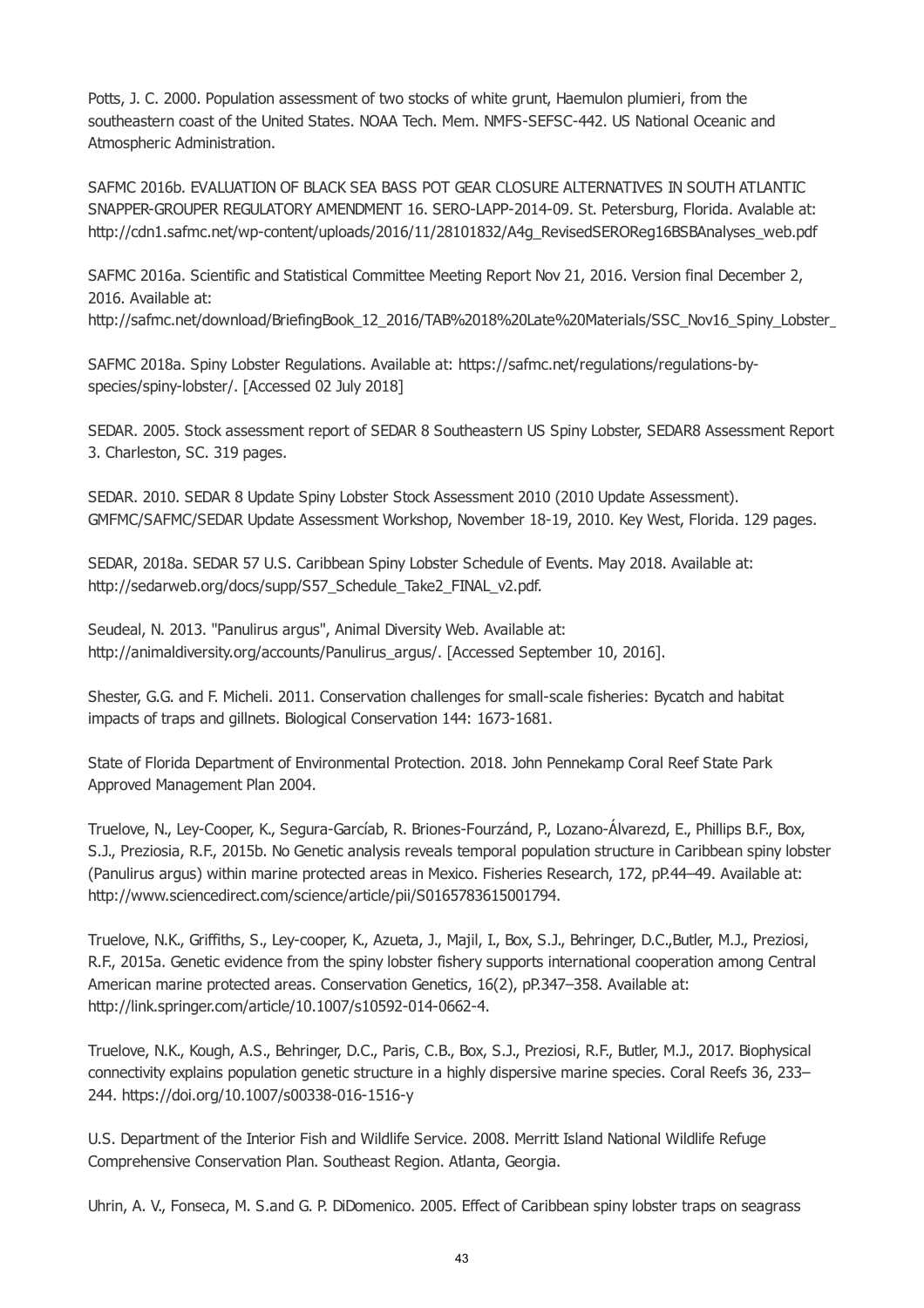beds of the Florida Keys National Ma-rine Sanctuary: damage assessment and evaluation of recovery. Pages 579–588 in P. W. Barnes and J. P. Thomas, editors. Benthic habitats and theeffect of ?shing. American Fisheries Society, Symposium 41, Bethesda, Maryland.

Uhrin, A.V., Matthews, T.R. and Lewis, C. 2014. Lobster Trap Debris in the Florida Keys National Marine Sanctuary: Distribution, Abundance, Density, and Patterns of Accumulation, Marine and Coastal Fisheries:Dynamics, Management, and Ecosystem Science, 6:1, 20-32.

University of Florida 2014. Florida's Spiny Lobster Recreational Regulations. Available at: http://sfyl.ifas.ufl.edu/archive/hot\_topics/environment/spiny\_lobster\_regulations.shtml [Accessed 30th August 2018]

Waddington, K.I. and J.J.Meeuwig. 2009. Contribution of bait to lobster production in an oligotrophic marine ecosystem as determine d using a mass balance model. Fisheries Research 99: 1-6.

Waring GT, Josephson E, Maze-Foley K, Rosel, PE, editors. 2016. US Atlantic and Gulf of Mexico Marine Mammal Stock Assessments -- 2015. NOAA Tech Memo NMFS NE 238; 501 p. Available from: National Marine Fisheries Service, 166 Water Street, Woods Hole, MA 02543-1026. Available at: https://www.nefsc.noaa.gov/publications/tm/tm238/

Waring GT, Josephson E, Maze-Foley K, Rosel, PE, editors. 2014. U.S. Atlantic and Gulf of Mexico Marine Mammal Stock Assessments -- 2013. NOAA Tech Memo NMFS NE 228; 464 p. Available from: National Marine Fisheries Service, 166 Water Street, Woods Hole, MA 02543-1026. Available at: https://www.nefsc.noaa.gov/publications/tm/tm228/

Wilson, S. M., Raby, G. D., Burnett, N. J.,Hinch, S. G., and Cooke, S. J. 2014. Looking beyond the mortality of bycatch: sublethal effects of incidental capture on marine animals. Biological Conservation, 171: 61–72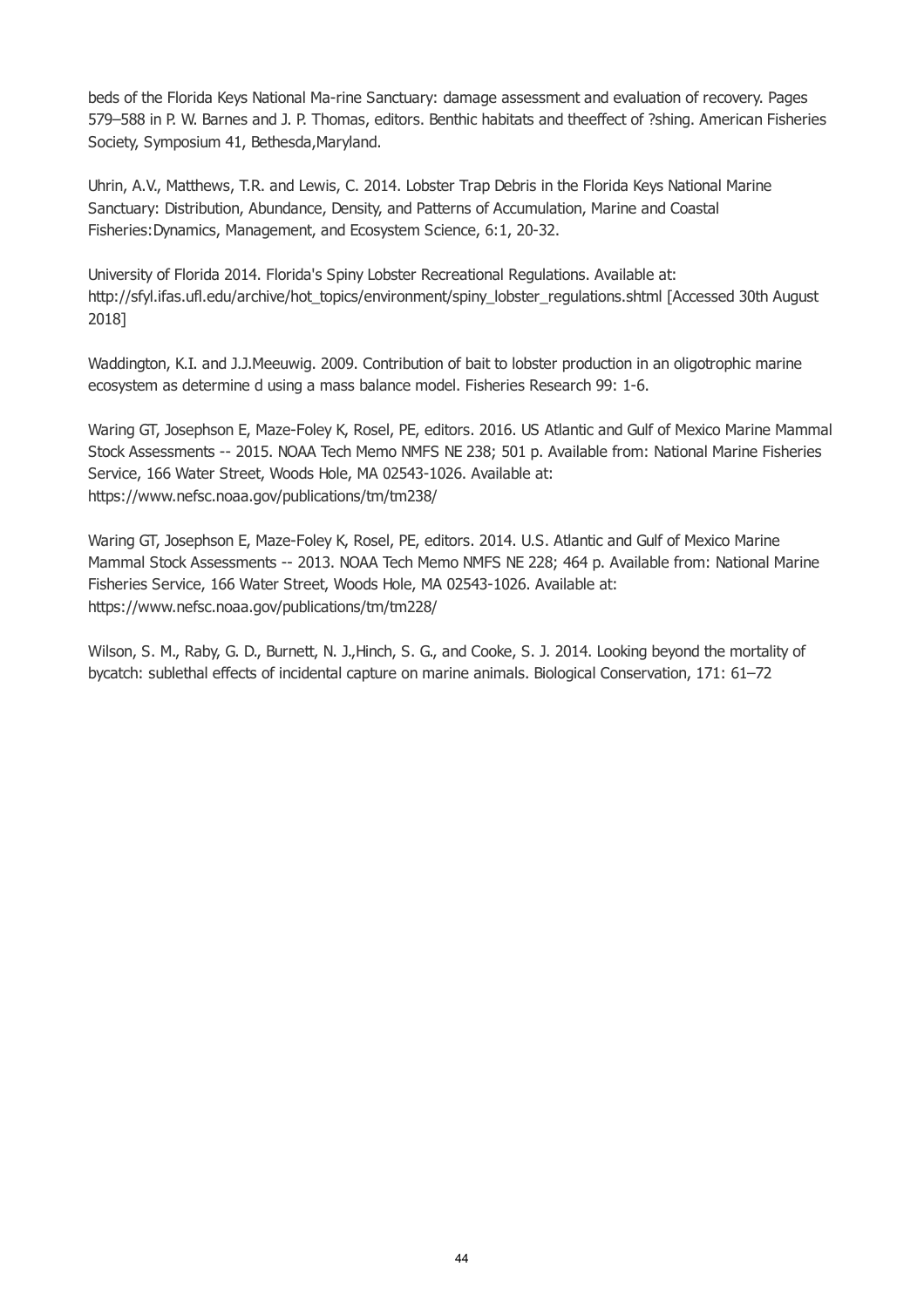# **Appendix A: Extra By Catch Species**

## FLORIDA STONE CRAB

## **Factor 2.1 - Abundance**

## FLORIDA / CARIBBEAN SEA, POTS, UNITED STATES OF AMERICA

### **Moderate Concern**

There are no biological reference points to determine the overfished status of stone crabs. Since there is no recent stock assessment for the species, a PSA and data-limited indicators have been used to score the stock.

The stock assessment is between five and ten years old, adding uncertainty to the results of the stock assessment. Fishery-independent surveys show that relative abundance generally has remained stable over time (with fluctuations) or have been decreasing (FFWCC 2017a).

Since the PSA deems vulnerability as "low" and there is some conflicting information about stock status (either showing stable or declining trends), Seafood Watch deems abundance as a "moderate" concern**.**

#### **Justification:**

The most recent assessment of stone crab stocks (Muller et al. 2011) used two models to evaluate the stock status: the surplus production model and the DeLury model. The DeLury model demonstrated that recruitment varies without trend. The last stock assessment for the stone crab fishery concluded that the resource is fished at a maximum level (Muller et al. 2011). Since the most recent assessment, there has been little to no change in the fishery or its population (pers. comm., FFWCC 2017).

Fishery-independent surveys measured abundance using two indicators: young-of the-year (YOY) and post-YOY throughout two areas, the Atlantic and the Gulf (table 3) (FFWCC 2017a). The table below shows that relative abundance has generally remained stable or has been decreasing.

Table 3. Summary of data collected on young-of the-year (YOY) and post-YOY stone crab. Source: (FFWCC 2017a).

|                     | <b>ATLANTIC</b>                                                                                                                                         | <b>GULF</b>                                                                                                      |
|---------------------|---------------------------------------------------------------------------------------------------------------------------------------------------------|------------------------------------------------------------------------------------------------------------------|
| <b>YOY</b>          | Stone crabs were extremely rare and therefore it is<br>difficult to deduce trends.                                                                      | There were generally high, stable<br>abundances between 2006 to 2015, but<br>declined in 2016, to a 10-year low. |
| POST-<br><b>YOY</b> | Post-YOY has fluctuated over time, with a large peak in<br>2011 and high levels in 2014 and 2015; however, values<br>have decreased in the 2016 season. | Since 2008, relative abundance has been<br>generally decreasing.                                                 |

There is some concern relating to the low numbers of large, mature males (Muller et al. 2011). Gerhart and Bert (2008) suggested that few males are likely to have mated before entering the fishery. Since females mature at a smaller size than males, and their claws are proportionally smaller towards male crab claws, female crabs are expected to spawn once or more before reaching the minimal harvest claw size. Male stone crabs have a size-related mating hierarchy, hence few males have mated before they attain legal size (Gerhart and Bert 2008).

The PSA score is 2.23 or a "low" concern.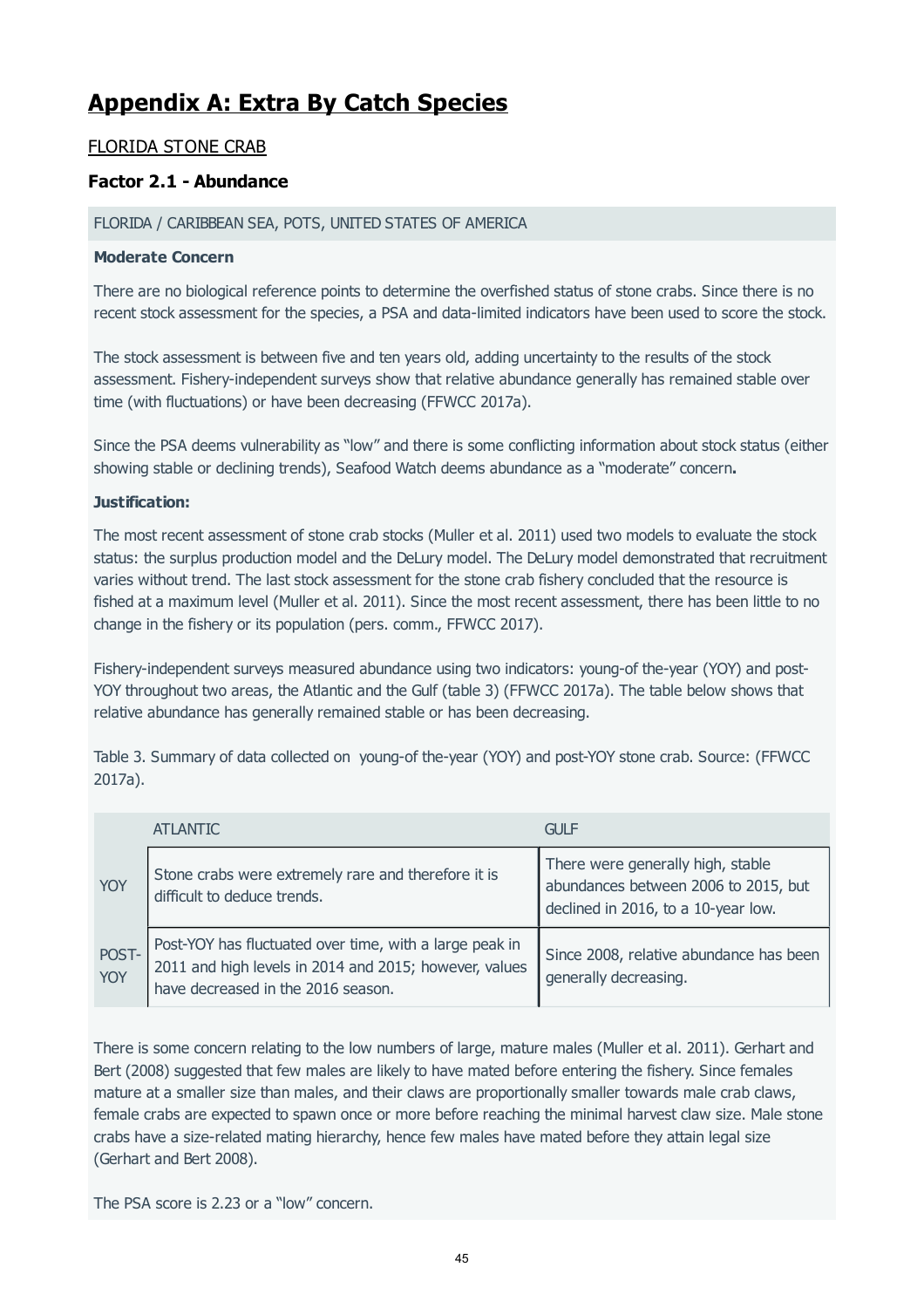## **ATTRIBUTE RESULT SCORE**

| <b>Productivity Attribute</b> |                                                                                                                                                                                                                                                                                                                                                                                                                                                                                                                                                                                                                                          |                |  |  |  |  |
|-------------------------------|------------------------------------------------------------------------------------------------------------------------------------------------------------------------------------------------------------------------------------------------------------------------------------------------------------------------------------------------------------------------------------------------------------------------------------------------------------------------------------------------------------------------------------------------------------------------------------------------------------------------------------------|----------------|--|--|--|--|
| Average age<br>at maturity    | 2 Years (Fluech 2012)                                                                                                                                                                                                                                                                                                                                                                                                                                                                                                                                                                                                                    | $\mathbf{1}$   |  |  |  |  |
| Average<br>maximum<br>age     | 7 to 9 years (Fluech 2012)                                                                                                                                                                                                                                                                                                                                                                                                                                                                                                                                                                                                               | $\mathbf{1}$   |  |  |  |  |
| Fecundity                     | >1million/season (Fluech 2012)                                                                                                                                                                                                                                                                                                                                                                                                                                                                                                                                                                                                           | $\mathbf{1}$   |  |  |  |  |
| Reproductive<br>strategy      | Brooder (Fluech 2012)                                                                                                                                                                                                                                                                                                                                                                                                                                                                                                                                                                                                                    | $\overline{2}$ |  |  |  |  |
| <b>Trophic</b><br>level       | high TL predator $\sim$ 3 (NOAA 2011a)                                                                                                                                                                                                                                                                                                                                                                                                                                                                                                                                                                                                   | $\overline{2}$ |  |  |  |  |
| Density<br>dependence         | No density dependence suggested, unknown                                                                                                                                                                                                                                                                                                                                                                                                                                                                                                                                                                                                 | $\overline{2}$ |  |  |  |  |
| Quality of<br><b>Habitat</b>  | Habitat has been moderately altered by non-fishing impacts: extensive hydro-<br>engineering in the Everglades have been reported to cause degradation of marine<br>habitats used by the spiny lobster (Phillips). Coastal development has increased<br>nutrient and sediment run-off, thus impacting seagrasses and coral reefs (Phillips).<br>Seagrasses, which act as important nursery grounds for spiny lobsters, have<br>declined due to a number of anthropogenic activities such as dredging and nutrient<br>loading (Lirman et al. 2019).                                                                                        | $\overline{2}$ |  |  |  |  |
|                               | <b>Susceptibility Attribute</b>                                                                                                                                                                                                                                                                                                                                                                                                                                                                                                                                                                                                          |                |  |  |  |  |
| Areal<br>Overlap              | Unknown; default                                                                                                                                                                                                                                                                                                                                                                                                                                                                                                                                                                                                                         | 3              |  |  |  |  |
| Vertical<br>Overlap           | Unknown; default                                                                                                                                                                                                                                                                                                                                                                                                                                                                                                                                                                                                                         | 3              |  |  |  |  |
| Selectivity of<br>fishery     | Species is targeted or is incidentally encountered AND is not likely to escape the<br>gear, BUT conditions under "high risk" do not apply.                                                                                                                                                                                                                                                                                                                                                                                                                                                                                               | $\overline{2}$ |  |  |  |  |
| Post-capture<br>mortality     | Retained species (pers. comm., FFWCC 25 May 2018). Females are not<br>processed/sold and only one claw can be removed (which decreases mortality rates<br>from 46% (where both claws are removed) to 28%. (Davis et al. 1978). However,<br>larger males are targeted (Gerhart and Bert 2008), which have higher rates of<br>mortality than smaller males. Larger, clawed-male mortality rate is significantly<br>higher than that for smaller males, since their claws are much larger in comparison<br>to their body size (FFWCC 2016c). Additionally, they are at their prime mating size,<br>thereby limiting reproductive potential. | 3              |  |  |  |  |

 $P = 1.5$ 

**P2 = 2.25**

**S = (((3** ∗ **3** ∗ **2** ∗ **3) -1)/ 40) + 1**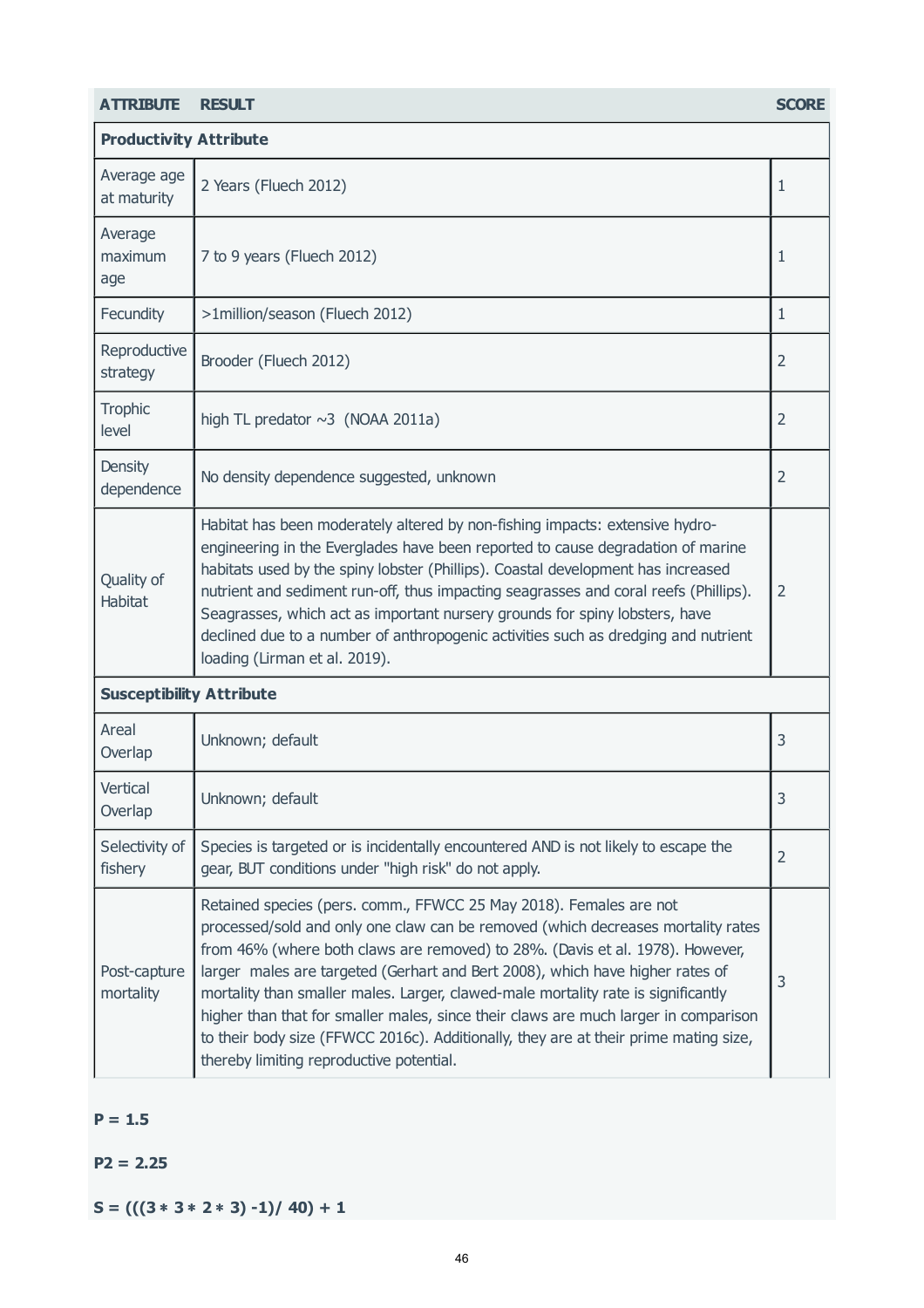**S = ((54-1)/40)+1 S = (53/40)+1 S = 2.325 S2 = 5.405625**  $\hat{\mathbf{\Phi}} \hat{\mathbf{\Phi}} = \sqrt{(P2 + S2)}$ **V = √2.25 + 5.405625 V = √7.655625 V = 2.76688001185451**

## **Factor 2.2 - Fishing Mortality**

## FLORIDA / CARIBBEAN SEA, POTS, UNITED STATES OF AMERICA

## **Moderate Concern**

The last stock assessment for stone crabs was published in 2011 and generally showed that the stock is undergoing overfishing (Muller et al. 2011) (FFWCC 2017a). The assessment concluded that stone crabs are the target of a highly over-capitalized trap fishery (where the number of traps is excessive and their stock status "is best indicated by the lack of an increase in landings when the number of traps more than doubled") (Muller et al. 2011). Though the stock assessment is between five and ten years old, low catch-per-trap rates have been recorded, indicating that there are too many traps in the fishery (FFWCC 2017a).

Spiny lobster traps account for less than 10% of stone crab landings (FFWCC 2017a). Stone crabs are not expected to exceed 5% of bycatch in the spiny lobster catch, and in recent ghost fishing studies, non-lobster invertebrates were observed in fewer than 10% of trap observations (Butler and Matthews 2015). However, stone crab claws are retained in the spiny lobster fishery (and the rest of the clawed crab is discarded back into the water). The mortality rates of the clawed crabs is highly dependent on the method in which they are harvested (see Justification for further explanation). When stone crabs are declawed, their mortality ranges between 25 to 71% (when one claw is removed) and 14 to 80% (when both claws are removed) (Duermit et al. 2015). Another study suggests that most stone crabs die when both claws are removed (Gandy et al. 2016). The frequency of clawed crabs re-entering the fishery is uncommon (Duermit et al. 2015) (Muller et al. 2011): Duermit et al. (2017) showed that only 3% of legal-sized crabs caught in the study had regenerated claws (Duermit et al. 2017).

While the mortality rate of stone crabs can be high, catch rates of stone crabs and overall mortality caused by the lobster fishery is assumed to be relatively low compared to that from the direct stone crab fishery; therefore, Seafood Watch deems fishing mortality as a "moderate" concern.

## **Justification:**

Two models were used to estimate fishing mortality: the surplus production model and DeLury model. In the surplus production model, over 50% of model runs suggests that overfishing may be occurring ( $F_{2009}/F_{MSY}$  = 1.11) (Muller et al. 2011). The DeLury model was used to estimate if recruitment has changed over time given the high levels of mortality. The model found that recruitment is variable but without trend. Recruitment in the fishery occurs from two sources: 1) where crabs with their original claws reach minimum size, and 2) where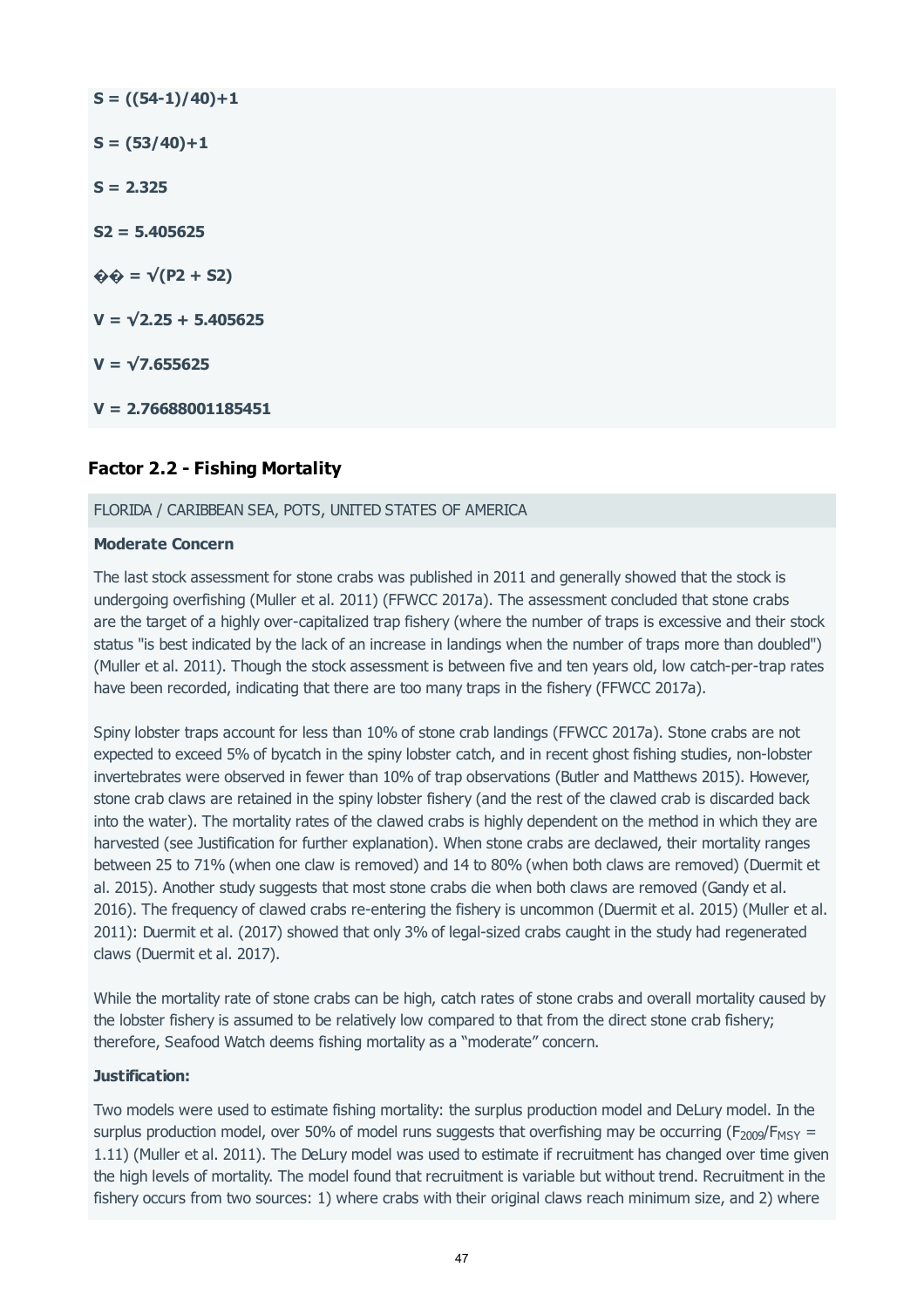crabs have new claws that meet the minimum size (i.e., the crab was declawed and grew a new one). Therefore, this method cannot fully be trusted to evaluate fishing mortality (Muller et al. 2011).

The catch-per-trip data series showed declines until the 2007–08 season but subsequently showed increases. The report suggested that the lack of an increase in landings—concurrent with a doubling in the number of traps—indicated catch potential has reached an upper limit. Between 1986 and 1987 through 2004–05, there have been no observed declines in recruitment (FFWCC 2017a).

The stock assessment mentions that there is a lack of data regarding fishing mortality in the recreational fishery, increasing uncertainty in total fishing mortality estimates (Muller et al. 2011). Additionally, the stock assessment is between five and ten years old (Muller et al. 2011). Another assessment is expected to be published in 2019.

Although discard mortality rates varies significantly with the number of claws removed, the size of the wound (produced by claw removal) is considered a more significant factor. The indirect effects of claw removal (including altered feeding abilities) are deemed substantial (Duermit et al. 2015). Depending upon the size of the crab and when in the intermolt cycle the crab is declawed, it can take one to two years for a crab to regenerate a claw to legal size (Muller et al. 2011). It is legal to remove both claws of legal crabs; however, fishery managers do not encourage this practice as it significantly reduces discard survival rates (FFWCC 2017d). Other factors that may increase mortality rates specifically include being dropped from large heights, but also sex, carapace width, degree of injury, which claw was removed (Kronstadt et al. 2018), and increasing handling times and temperature (Duermit et al. 2015).

## **Factor 2.3 - Discard Rate**

FLORIDA / CARIBBEAN SEA, POTS, UNITED STATES OF AMERICA

## **< 100%**

## **Discards**

There is little information about the total discard rate in the Caribbean spiny lobster fishery. Total discard rates given in Shester and Micheli (2011) for spiny lobster trap fisheries are presented as 15%. Although this study refers to the California spiny lobster (P. interruptus) fishery, rather than the Caribbean spiny lobster in Florida, it is possible the rates are quite similar. Matthews et al. (2005) noted that the number of fish that died in traps during observations over one season was quite small (Matthews et al. 2005).

Studies determining discard impacts in the Floridian fishery have also determined that confinement of lobsters in traps also may result in a 10% mortality rate (Matthews 2001). This figure may increase due to sub-lethal effects caused by confinement (including slowed growth rates, weight loss, and molting where lobsters do not increase in size (Wilson et al. 2014) (Matthews 2001).

#### **Bait**

Studies from other global lobster fisheries have shown that the volume of bait used regularly exceeds the volume of the target species landed (Harnish and Willison 2009) (Waddington and Meeuwig 2009), but that is not the case in the Florida lobster fishery. The Florida fishery permits the use of undersized lobsters (or "shorts") or attractants in traps (GMFMC and SAFMC 2011). Attractant mortality represents an estimated 869,000 dead lobsters/year (FFWCC 2016b). The average weight for sub-legal sized lobsters is estimated at 0.3kg (Buesa 2018), this equates to around 260,700 kg dead attractants/year. Since 2,453,000 kg of Caribbean spiny lobster were landed into the US in 2016 (NMFS Commercial landings), dead attractants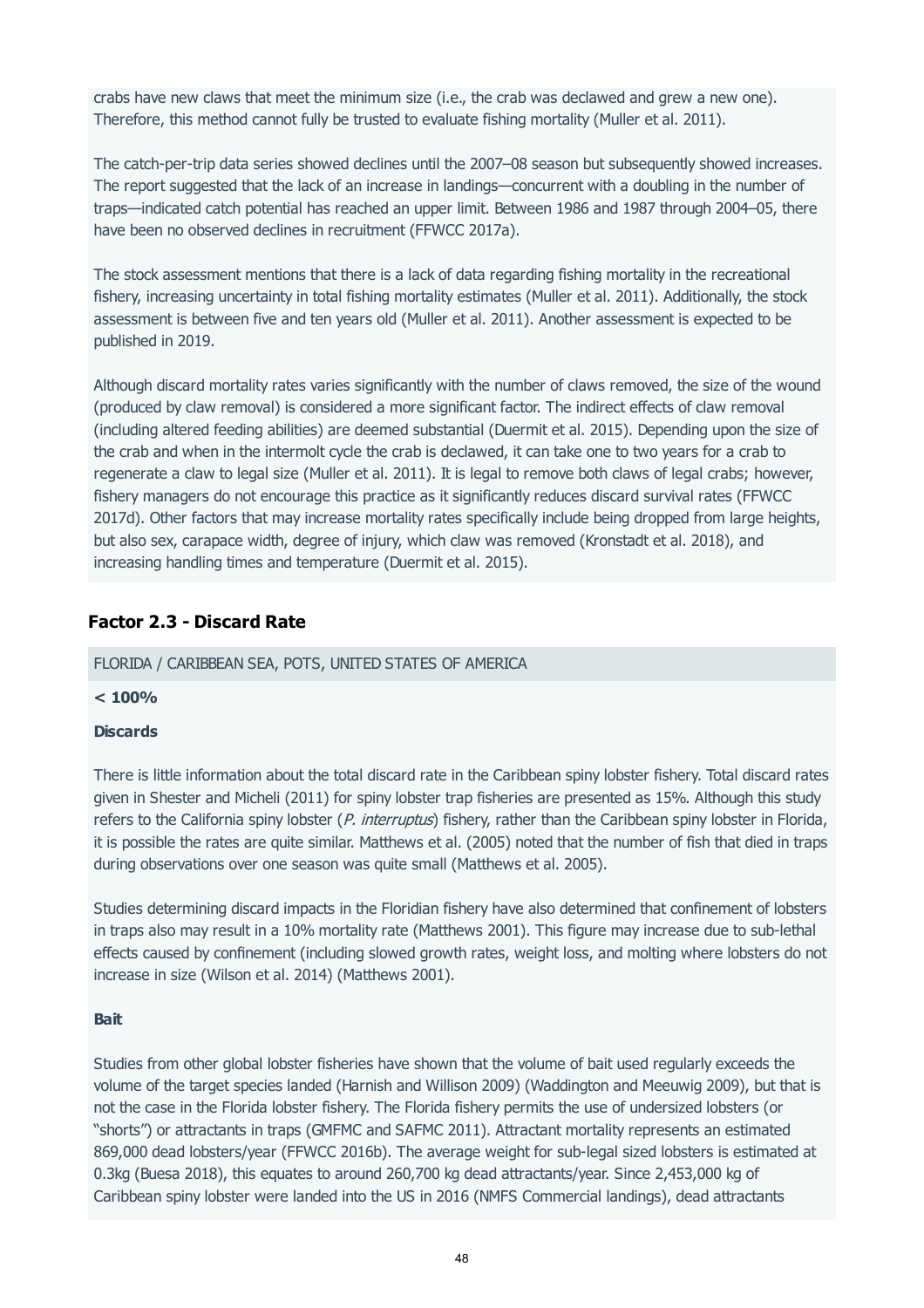represent around 11% of total lobster catch.

Alternatively, strips of salted cowhide and fish heads are used as bait (Buesa 2018). Studies have shown that traps baited with short lobsters catch more lobster than traps baited with any other method (Heatwole et al. 1988).

Discard and bait rates represent 15 and 11%, respectively and therefore, equate to less than 100% of lobsters landed. Therefore, a score of 1 is provided.

## WHITE GRUNT

## **Factor 2.1 - Abundance**

FLORIDA / CARIBBEAN SEA, POTS, UNITED STATES OF AMERICA

#### **Moderate Concern**

There is no recent or local stock assessment for white grunt and the International Union for Conservation of Nature (IUCN) classifies grunt as "Least Concern" (Lindeman et al. 2016).

Since white grunt are not deemed as an endangered, threatened or protected (ETP) species, and the PSA determines their vulnerability as "medium," Seafood Watch scores white grunt as a "moderate" concern.

#### **Justification:**

The PSA score for white grunt  $= 2.72$ . For this reason, the species is deemed as having a "medium" vulnerability.

| <b>ATTRIBUTE</b>                        | <b>RESULT</b>                                                            | <b>SCORE</b>   |  |  |  |
|-----------------------------------------|--------------------------------------------------------------------------|----------------|--|--|--|
| <b>Productivity Attribute</b>           |                                                                          |                |  |  |  |
| Average age at<br>maturity              | 1.5 years (Ault et al. 2005)                                             | 1              |  |  |  |
| Average maximum<br>age                  | 18 years (Murie and Parkyn 2005)                                         | 2              |  |  |  |
| Fecundity                               | 19,873-535,039 (Palazon-Fernandez 2007)                                  | 1              |  |  |  |
| Average maximum<br>size (fish only)     | 30 cm (IGFA 2011)                                                        | $\overline{2}$ |  |  |  |
| Average size at<br>maturity (fish only) | $\sim$ 17 cm (Potts 2000)                                                | 1              |  |  |  |
| Reproductive<br>strategy ]              | Broadcast spawner (Froese and Pauly 2016)                                | 1              |  |  |  |
| Trophic level                           | 3.8 (Froese and Pauly 2016)                                              | 3              |  |  |  |
| <b>Susceptibility Attribute</b>         |                                                                          |                |  |  |  |
| Areal Overlap                           | >30% of the species concentration is fished, considering all fisheries   | 3              |  |  |  |
| Vertical overlap                        | High degree of overlap between fishing depths and depth range of species | 3              |  |  |  |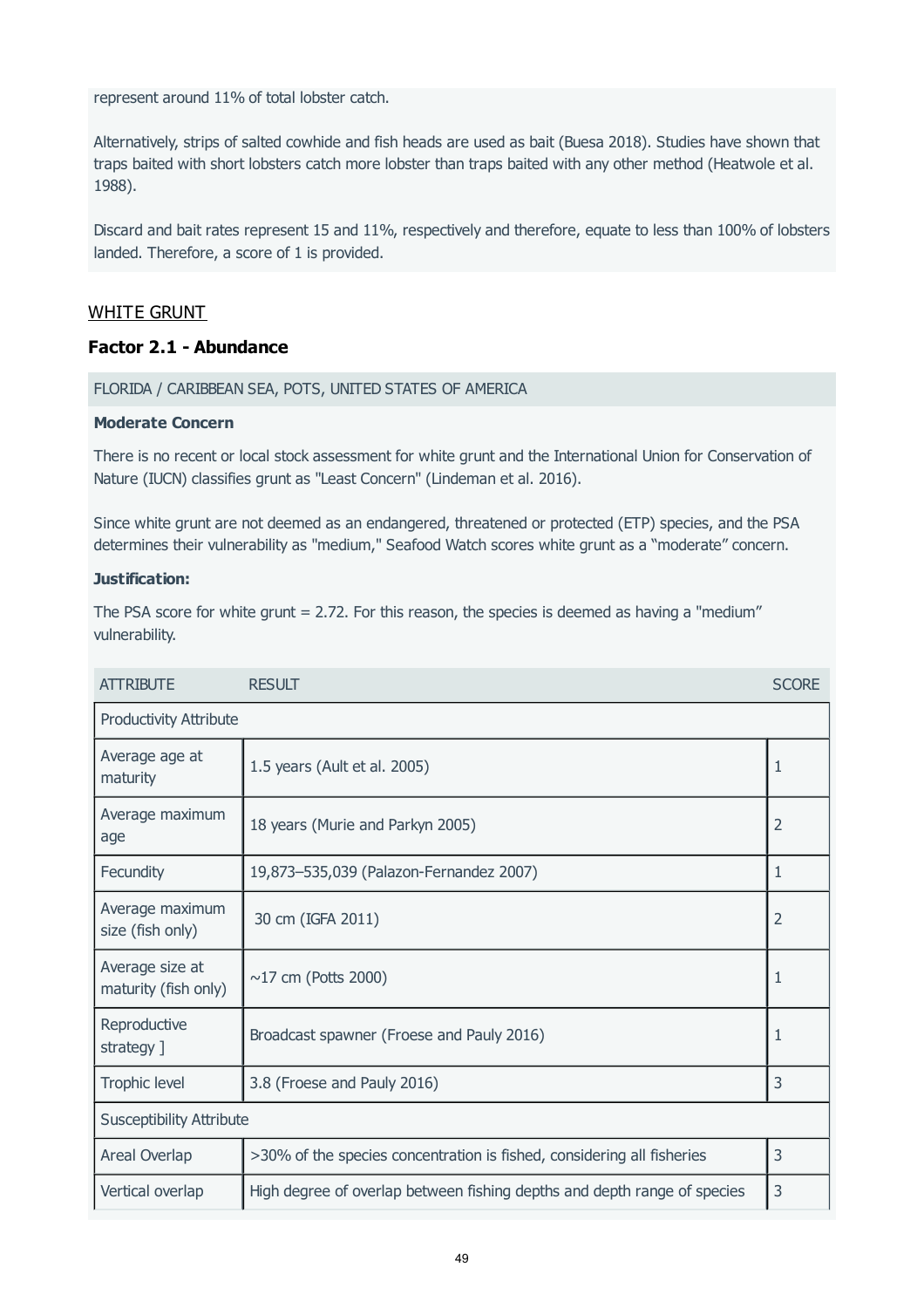| Selectivity of fishery    | Species is targeted, or is incidentally encountered AND is not likely to escape $\frac{1}{2}$<br>the gear, BUT conditions under "high risk" do not apply |  |
|---------------------------|----------------------------------------------------------------------------------------------------------------------------------------------------------|--|
| Post-capture<br>mortality | Retained species, or majority dead when released, or unknown                                                                                             |  |

## **Factor 2.2 - Fishing Mortality**

FLORIDA / CARIBBEAN SEA, POTS, UNITED STATES OF AMERICA

#### **Moderate Concern**

Since fishing mortality is unknown relative to reference points, fishing mortality is deemed a "moderate" concern.

## **Factor 2.3 - Discard Rate**

FLORIDA / CARIBBEAN SEA, POTS, UNITED STATES OF AMERICA

### **< 100%**

## **Discards**

There is little information about the total discard rate in the Caribbean spiny lobster fishery. Total discard rates given in Shester and Micheli (2011) for spiny lobster trap fisheries are presented as 15%. Although this study refers to the California spiny lobster (P. interruptus) fishery, rather than the Caribbean spiny lobster in Florida, it is possible the rates are quite similar. Matthews et al. (2005) noted that the number of fish that died in traps during observations over one season was quite small (Matthews et al. 2005).

Studies determining discard impacts in the Floridian fishery have also determined that confinement of lobsters in traps also may result in a 10% mortality rate (Matthews 2001). This figure may increase due to sub-lethal effects caused by confinement (including slowed growth rates, weight loss, and molting where lobsters do not increase in size (Wilson et al. 2014) (Matthews 2001).

## **Bait**

Studies from other global lobster fisheries have shown that the volume of bait used regularly exceeds the volume of the target species landed (Harnish and Willison 2009) (Waddington and Meeuwig 2009), but that is not the case in the Florida lobster fishery. The Florida fishery permits the use of undersized lobsters (or "shorts") or attractants in traps (GMFMC and SAFMC 2011). Attractant mortality represents an estimated 869,000 dead lobsters/year (FFWCC 2016b). The average weight for sub-legal sized lobsters is estimated at 0.3kg (Buesa 2018), this equates to around 260,700 kg dead attractants/year. Since 2,453,000 kg of Caribbean spiny lobster were landed into the US in 2016 (NMFS Commercial landings), dead attractants represent around 11% of total lobster catch.

Alternatively, strips of salted cowhide and fish heads are used as bait (Buesa 2018). Studies have shown that traps baited with short lobsters catch more lobster than traps baited with any other method (Heatwole et al. 1988).

Discard and bait rates represent 15 and 11%, respectively and therefore, equate to less than 100% of lobsters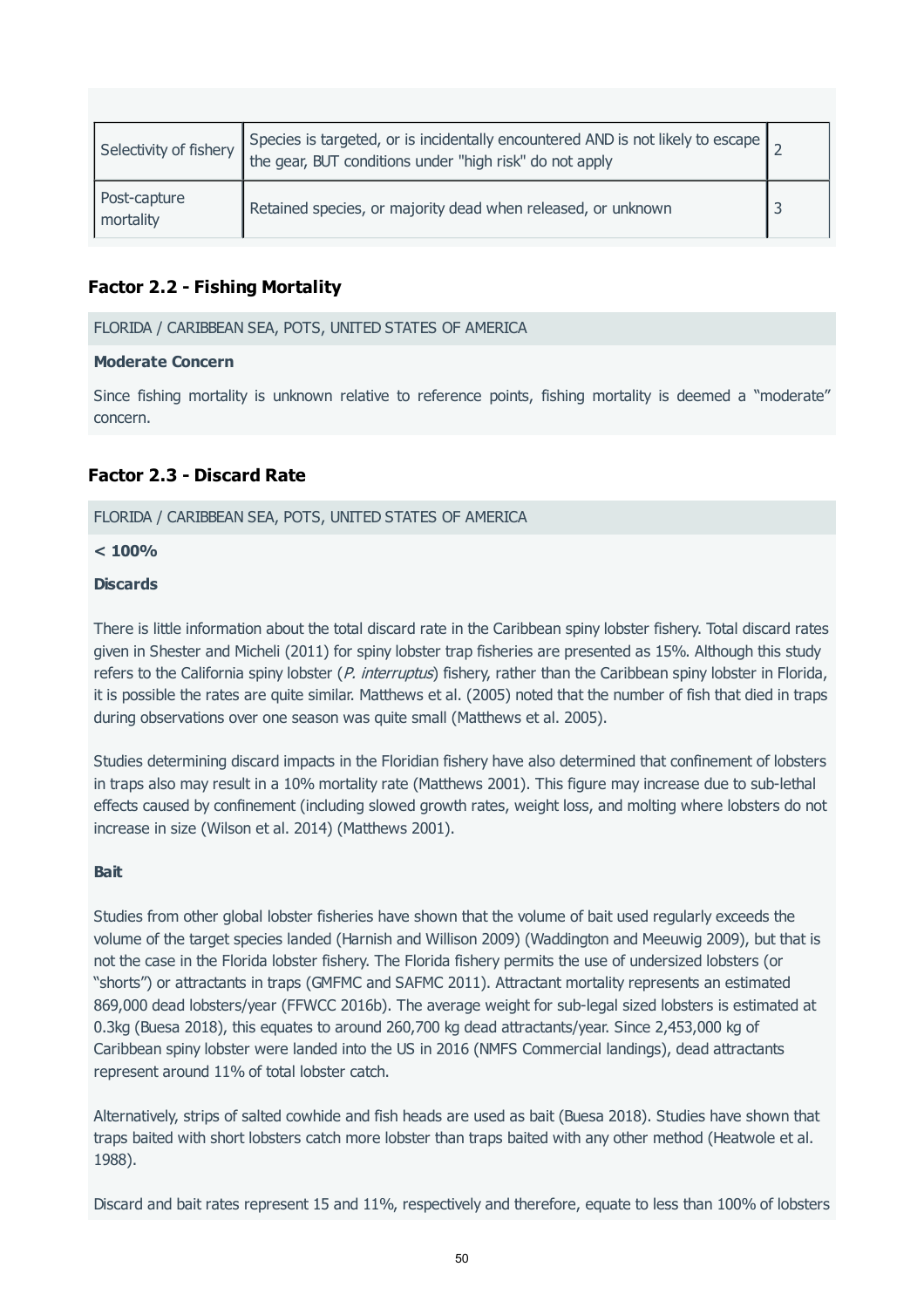## RED LIONFISH

## **Factor 2.1 - Abundance**

FLORIDA / CARIBBEAN SEA, POTS, UNITED STATES OF AMERICA

### **Very Low Concern**

Since lionfish are a non-native species (Akins et al. 2012), Seafood Watch deems them as a "very low" conservation concern.

## **Factor 2.2 - Fishing Mortality**

FLORIDA / CARIBBEAN SEA, POTS, UNITED STATES OF AMERICA

#### **Low Concern**

Since lionfish are a non-native species (Akins et al. 2012), Seafood Watch deems them a "low" conservation concern.

## **Factor 2.3 - Discard Rate**

FLORIDA / CARIBBEAN SEA, POTS, UNITED STATES OF AMERICA

#### **< 100%**

## **Discards**

There is little information about the total discard rate in the Caribbean spiny lobster fishery. Total discard rates given in Shester and Micheli (2011) for spiny lobster trap fisheries are presented as 15%. Although this study refers to the California spiny lobster (P. interruptus) fishery, rather than the Caribbean spiny lobster in Florida, it is possible the rates are quite similar. Matthews et al. (2005) noted that the number of fish that died in traps during observations over one season was quite small (Matthews et al. 2005).

Studies determining discard impacts in the Floridian fishery have also determined that confinement of lobsters in traps also may result in a 10% mortality rate (Matthews 2001). This figure may increase due to sub-lethal effects caused by confinement (including slowed growth rates, weight loss, and molting where lobsters do not increase in size (Wilson et al. 2014) (Matthews 2001).

#### **Bait**

Studies from other global lobster fisheries have shown that the volume of bait used regularly exceeds the volume of the target species landed (Harnish and Willison 2009) (Waddington and Meeuwig 2009), but that is not the case in the Florida lobster fishery. The Florida fishery permits the use of undersized lobsters (or "shorts") or attractants in traps (GMFMC and SAFMC 2011). Attractant mortality represents an estimated 869,000 dead lobsters/year (FFWCC 2016b). The average weight for sub-legal sized lobsters is estimated at 0.3kg (Buesa 2018), this equates to around 260,700 kg dead attractants/year. Since 2,453,000 kg of Caribbean spiny lobster were landed into the US in 2016 (NMFS Commercial landings), dead attractants represent around 11% of total lobster catch.

Alternatively, strips of salted cowhide and fish heads are used as bait (Buesa 2018). Studies have shown that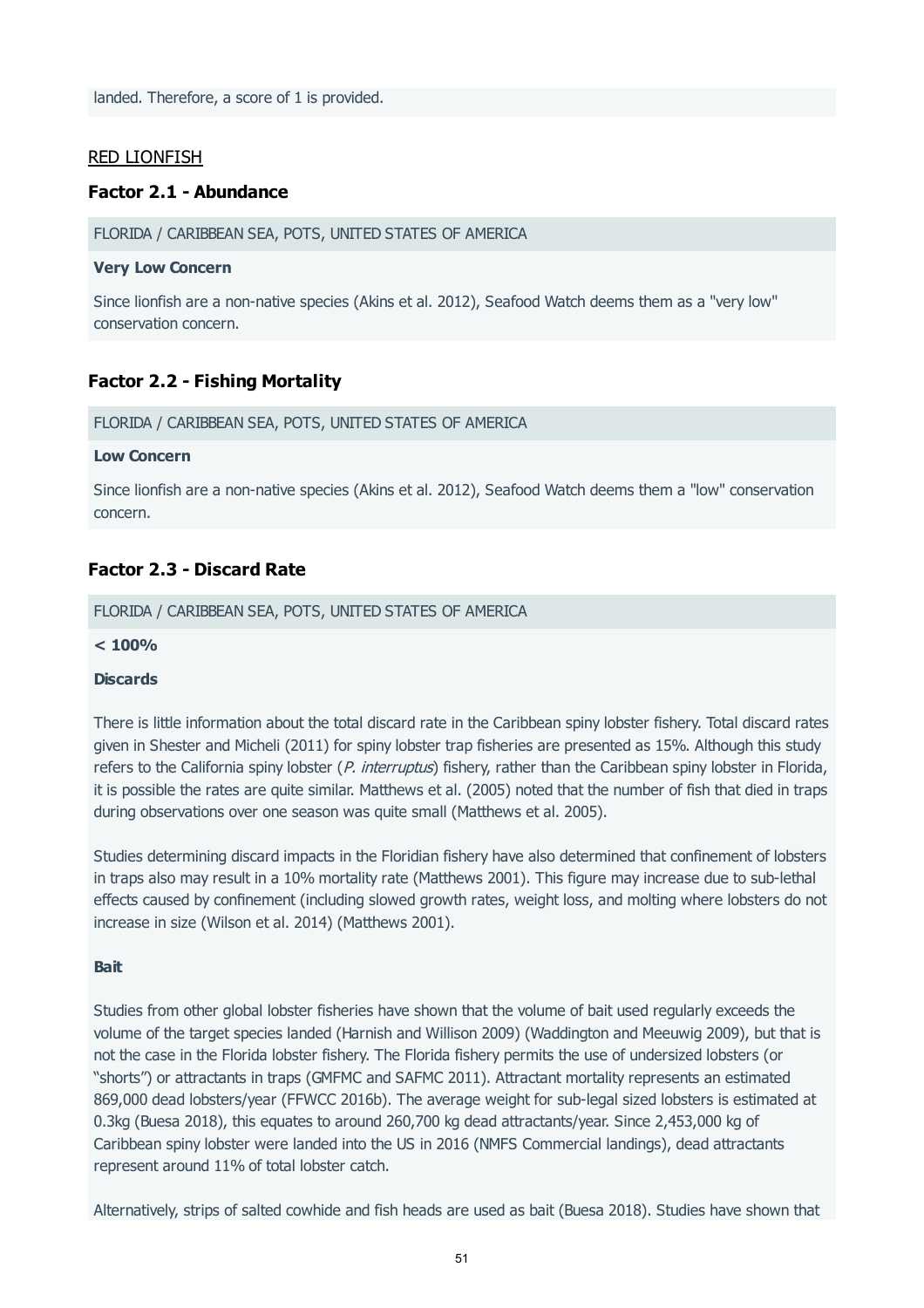traps baited with short lobsters catch more lobster than traps baited with any other method (Heatwole et al. 1988).

Discard and bait rates represent 15 and 11%, respectively and therefore, equate to less than 100% of lobsters landed. Therefore, a score of 1 is provided.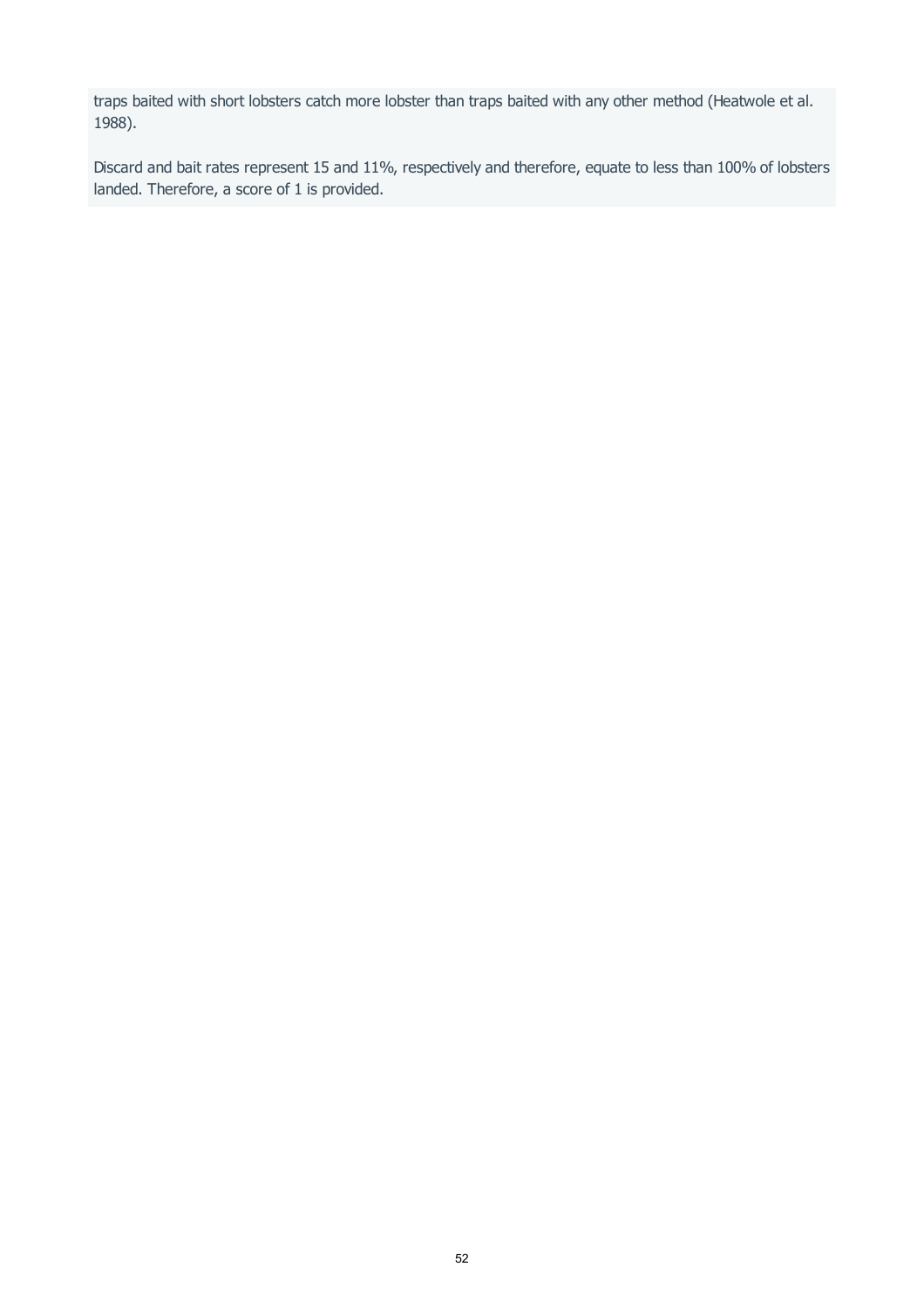## **Appendix B: A**

The Caribbean-wide assessment is expected to be published in March 2019 through SEDAR 57 (SEDAR 2018). The stone crab stock assessment is expected in late 2018, to be published in 2019. Stone crab abundance studies are on-going and the data will be used in the upcoming assessment. (pers. comm., Florida Fish and Wildlife Conservation Commission on 28.09).